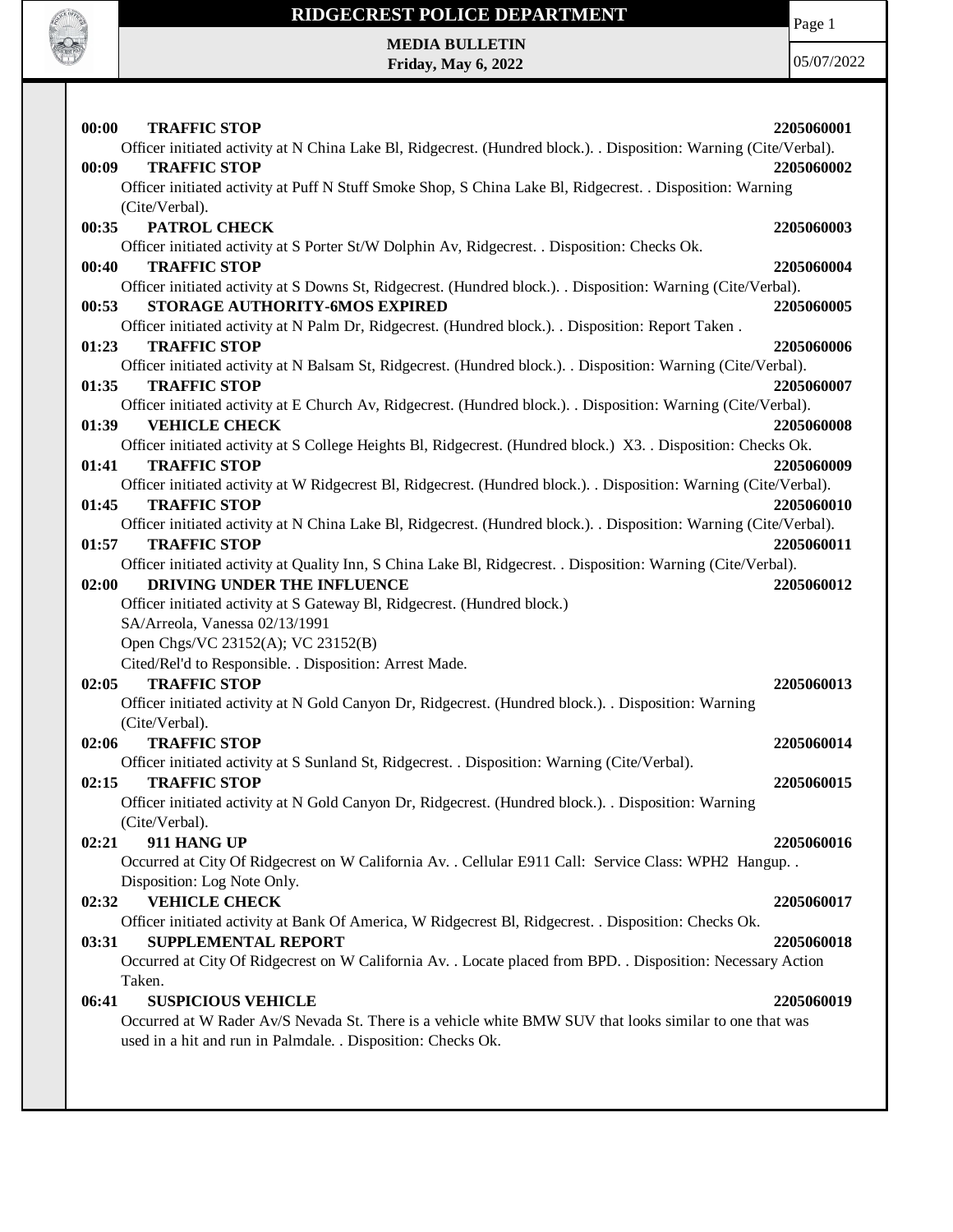Page 2

## **RIDGECREST POLICE DEPARTMENT**

**CALLER OF PASS** 

Г

|       | <b>MEDIA BULLETIN</b>                                                                                                               |            |
|-------|-------------------------------------------------------------------------------------------------------------------------------------|------------|
|       | <b>Friday, May 6, 2022</b>                                                                                                          | 05/07/20   |
|       |                                                                                                                                     |            |
| 07:09 | <b>WARRANT ARREST</b>                                                                                                               | 2205060020 |
|       | Officer initiated activity at Larkspur Apartments, S Downs St, Ridgecrest. SA/Walker, Eric Jonathan 03/26/1996                      |            |
|       | Ramey WNO/17654 Bail/30k Chg/422 PC/417(a)(2) PC OCA 22-1488                                                                        |            |
|       | Released on bond from RPD. . Disposition: Arrest Made.                                                                              |            |
| 08:00 | <b>SUSPICIOUS CIRCUMSTANCES</b>                                                                                                     | 2205060021 |
|       | Officer initiated activity at S Silver Ridge St, Ridgecrest. . Disposition: Necessary Action Taken.                                 |            |
| 08:13 | PETTY THEFT REPORT                                                                                                                  | 2205060022 |
|       | Occurred on W Felspar Av. Wallet was taken from his locked veh-requesting contact via 21. Disposition:                              |            |
|       | Report Taken.                                                                                                                       |            |
| 08:24 | <b>CONTACT CITIZEN</b>                                                                                                              | 2205060023 |
|       | Officer initiated activity at James Monroe Middle School, W Church Av, Ridgecrest. Assist principal with                            |            |
|       | school rules. . Disposition: Necessary Action Taken.                                                                                |            |
| 08:40 | <b>WARRANT SERVICE</b>                                                                                                              | 2205060024 |
|       | Occurred at City Of Ridgecrest on W California Av. Disposition: Necessary Action Taken.                                             |            |
| 08:42 | <b>GENERIC FIRE CALL/NOT SPECIFIED</b>                                                                                              | 2205060025 |
|       | Occurred at That Water Place on N Balsam St. . Fire in back alley. . Disposition: Assisted.                                         |            |
| 09:00 | <b>TRAFFIC STOP</b><br>Officer initiated activity at Red Rock Liquor, E California Av, Ridgecrest. (Hundred block.). . Disposition: | 2205060026 |
|       | Citation.                                                                                                                           |            |
| 09:08 | 911 WIRELESS CALL                                                                                                                   | 2205060027 |
|       | Occurred at City Of Ridgecrest on W California Av. . Male stating accidental dial. . Disposition: Necessary                         |            |
|       | Action Taken.                                                                                                                       |            |
| 09:31 | <b>FOUND BICYCLE</b>                                                                                                                | 2205060028 |
|       | Occurred at Kwik Serv on N Norma St. . Bike has been there for about 24 hrs. . Disposition: Report Taken .                          |            |
| 09:51 | <b>FOLLOW UP</b>                                                                                                                    | 2205060029 |
|       | Officer initiated activity at Walmart Supercenter, E Bowman Rd, Ridgecrest. . Disposition: Follow Up                                |            |
|       | Completed.                                                                                                                          |            |
| 10:29 | <b>THEFT</b>                                                                                                                        | 2205060030 |
|       | Occurred on W Church Av. RP states that took her laptop-contact via 21. Disposition: Log Note Only.                                 |            |
| 10:41 | <b>FOLLOW UP</b>                                                                                                                    | 2205060031 |
|       | Officer initiated activity at Howard's Mini Mart, W Upjohn Av, Ridgecrest. . Disposition: Call Cancelled.                           |            |
| 11:02 | <b>CONTACT CITIZEN</b>                                                                                                              | 2205060032 |
|       | Officer initiated activity at James Monroe Middle School, W Church Av, Ridgecrest. . Disposition: Information                       |            |
|       | Provided.                                                                                                                           |            |
| 11:30 | <b>WARRANT ARREST</b>                                                                                                               | 2205060033 |
|       | Occurred at Clarion on N China Lake Bl. . Rp states there is a drunk person in the back of the building.                            |            |
|       | Maintenance told rp that he is leaning against the building slumped over. MWA/ hat/ camo backpack/ beer                             |            |
|       | can<br>SA/Hawkins, James 06/12/1977 WNO/RM052624A Bail/15k Chg/273.6(a) PC                                                          |            |
|       | WNO/RM052390A Bail/10k Chg/243(a) PC/647(f) PC                                                                                      |            |
|       | Booked CRF. . Disposition: Arrest Made.                                                                                             |            |
| 11:38 | <b>CONTACT CITIZEN</b>                                                                                                              | 2205060034 |
|       | Occurred on N Alvord St. See incident 2205040060                                                                                    |            |
|       | rp would like to speak with WC. . Disposition: Civil Problem.                                                                       |            |
| 11:54 | <b>SUSPICIOUS PERSON</b>                                                                                                            | 2205060035 |
|       | Occurred at S China Lake Bl/W Church Av. WMA/250/dark hair/driving a white ford fusion 4 door exposing                              |            |
|       | himself - sags his pants so low then purposfully bends over. . Disposition: Information Received.                                   |            |
|       |                                                                                                                                     |            |
|       |                                                                                                                                     |            |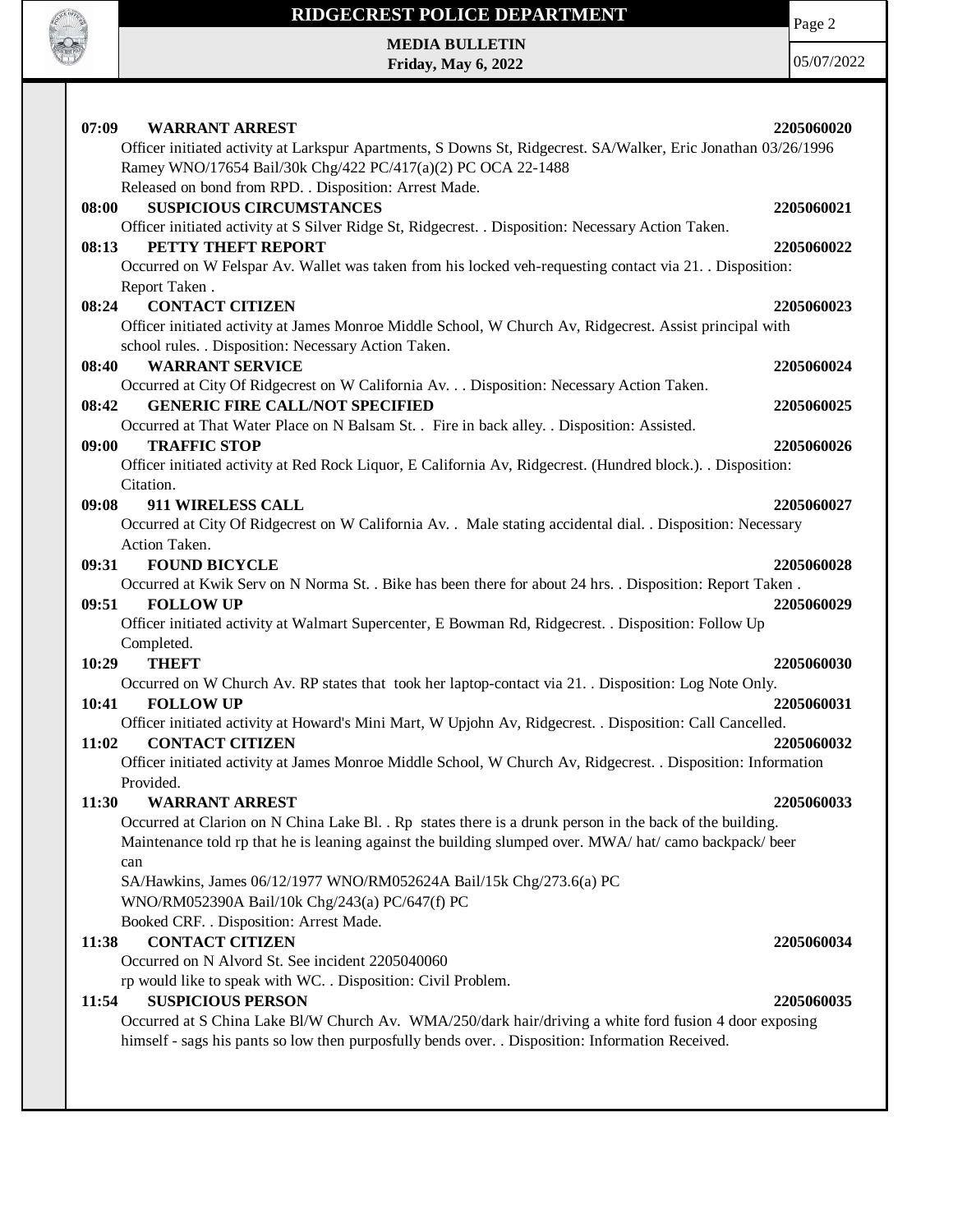

## **RIDGECREST POLICE DEPARTMENT MEDIA BULLETIN**

**Friday, May 6, 2022**

Page 3

| PARKING VIOLATION<br>12:34                                                                                                                         | 2205060036 |
|----------------------------------------------------------------------------------------------------------------------------------------------------|------------|
| Occurred at Walmart Supercenter on E Bowman Rd. . STATES THERE IS VEHICLE PARKED IN THE<br>DISABILITY PARKING SPOT. . Disposition: Log Note Only.  |            |
| 12:35<br><b>FOUND PROPERTY</b>                                                                                                                     | 2205060037 |
| Occurred at City Of Ridgecrest on W California Av. . Flares found and brought to PD. . Disposition: Duplicate                                      |            |
| Call Entered.                                                                                                                                      |            |
| <b>FOUND PROPERTY</b><br>12:35<br>Occurred at City Of Ridgecrest on W California Av. . 2 small expired flares for distruction - RP found them in a | 2205060038 |
| empty storage shed. . Disposition: Report Taken.                                                                                                   |            |
| <b>FOLLOW UP</b><br>12:43                                                                                                                          | 2205060039 |
| Officer initiated activity at N Sahara Dr, Ridgecrest. . Disposition: Follow Up Completed.                                                         |            |
| PRISONER TRANSPORT<br>12:44                                                                                                                        | 2205060040 |
| Occurred at City Of Ridgecrest on W California Av. Disposition: Necessary Action Taken.                                                            |            |
| 12:54<br><b>CONTACT CITIZEN</b>                                                                                                                    | 2205060041 |
| Occurred at City Of Ridgecrest on W California Av. . RP IN LOBBY WOULD LIKE TO FILE A REPORT. .                                                    |            |
| Disposition: Information Provided.                                                                                                                 |            |
| 911 WIRELESS CALL<br>13:26<br>Occurred at City Of Ridgecrest on W California Av. . Talking heard in background, on call back male advised          | 2205060042 |
| accidental dial. . Disposition: Necessary Action Taken.                                                                                            |            |
| <b>FOLLOW UP</b><br>13:28                                                                                                                          | 2205060043 |
| Officer initiated activity at Howard's Mini Mart, W Upjohn Av, Ridgecrest. . Disposition: Follow Up Completed.                                     |            |
| <b>VIOLATION OF COURT ORDER</b><br>13:32                                                                                                           | 2205060044 |
| Occurred at City Of Ridgecrest on W California Av. . RP IN LOBBY. . Disposition: Negative Contact.                                                 |            |
| PETTY THEFT REPORT<br>13:45                                                                                                                        | 2205060045 |
| Occurred on W Upjohn Av. RP OUTSIDE LOBBY - STATES BICYCLE WAS STOLEN. . Disposition:                                                              |            |
| Information Received.                                                                                                                              |            |
| <b>INFORMATION RECEIVED</b><br>13:59<br>Occurred at City Of Ridgecrest on W California Av. . Wanted RPD to find her brother and tell him she's in  | 2205060046 |
| town. . Disposition: Information Provided.                                                                                                         |            |
| PROPERTY DAMAGE ONLY TC<br>14:16                                                                                                                   | 2205060047 |
| Occurred at E California Av/S China Lake Bl. DODGE RAM AND VOLKSWAGON GOLF. . Disposition: Report                                                  |            |
| Taken.                                                                                                                                             |            |
| <b>CONTACT CITIZEN</b><br>14:22                                                                                                                    | 2205060048 |
| Occurred at City Of Ridgecrest on W California Av. . Wants contact via 21 from P18. . Disposition: Necessary                                       |            |
| Action Taken.                                                                                                                                      |            |
| <b>CITIZEN ASSIST</b><br>14:24                                                                                                                     | 2205060049 |
| Occurred at Town & Country Mobile Home Park on N Norma St. . RP would like an Offier to respond. .                                                 |            |
| Disposition: Checks Ok.<br><b>SUSPICIOUS CIRCUMSTANCES</b><br>14:31                                                                                | 2205060050 |
| Occurred on W Upjohn Av. Black truck possibly a toyota truck. . Disposition: Information Received.                                                 |            |
| <b>BATTERY REPORT</b><br>14:41                                                                                                                     | 2205060051 |
| Occurred at City Of Ridgecrest on W California Av. . RP states that her nephew was assaulted by one of his                                         |            |
| teachers. . Disposition: Referred To Other Agency.                                                                                                 |            |
| 911 HANG UP                                                                                                                                        |            |
| 14:44                                                                                                                                              | 2205060052 |
| Occurred at City Of Ridgecrest on W California Av. . Hang up, on call back male stated it was an accidental                                        |            |
| dial. . Disposition: Necessary Action Taken.                                                                                                       |            |
| <b>MESSAGE DELIVERY</b><br>14:55                                                                                                                   | 2205060053 |
| Occurred at City Of Ridgecrest on W California Av. Disposition: Log Note Only.                                                                     |            |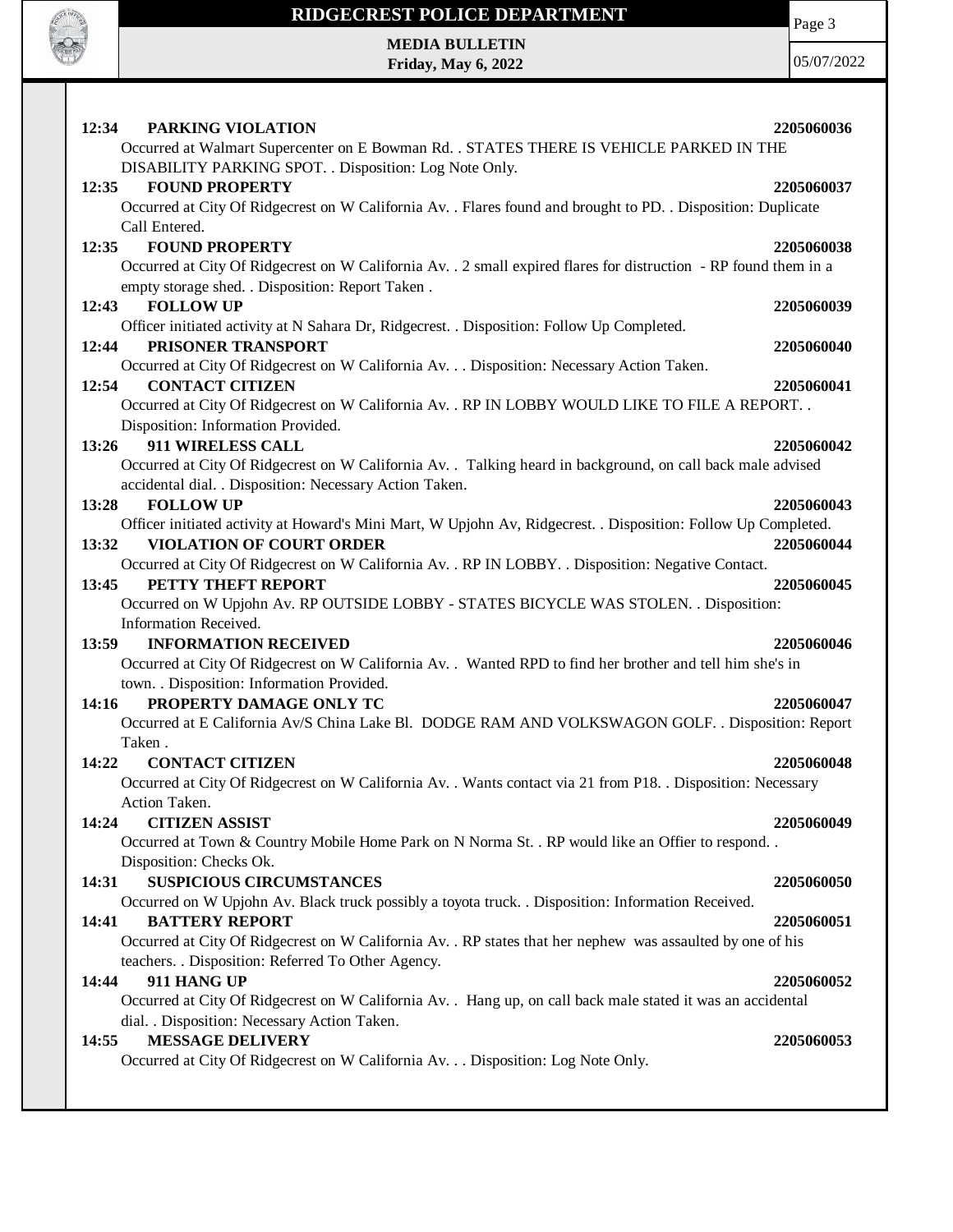

## **RIDGECREST POLICE DEPARTMENT**

**MEDIA BULLETIN Friday, May 6, 2022**

Page 4

| <b>CONTACT CITIZEN</b><br>15:02<br>Occurred on S Desert Candles St. (Hundred block.) RP STATES THAT A PROCESS SERVER LEFT HIM A<br>THREATENING MESSAGE AND WOULD LIKE TO SPEAK WITH AN OFFICER REGARDING IT. .<br>Disposition: Information Received. | 2205060054 |
|------------------------------------------------------------------------------------------------------------------------------------------------------------------------------------------------------------------------------------------------------|------------|
| <b>WELFARE CHECK</b><br>15:09                                                                                                                                                                                                                        | 2205060055 |
| Occurred on S Sunland St. WELCK on. . Disposition: Necessary Action Taken.<br>15:20<br><b>SUICIDAL SUBJECT</b><br>Occurred on N China Lake Bl. . Disposition: Negative Contact.                                                                      | 2205060056 |
| 15:32<br>911 WIRELESS CALL<br>Occurred at City Of Ridgecrest on W California Av. . Motorcycle heard in background no answer on call back.<br>. Disposition: Necessary Action Taken.                                                                  | 2205060057 |
| 15:37 VANDALISM REPORT<br>Occurred on W Langley Av. RP's back window was broken out sometime last night-RP wants conatact in                                                                                                                         | 2205060058 |
| person. . Disposition: Information Received.<br><b>WELFARE CHECK</b><br>15:41<br>Occurred at Crestwood Animal Hospital on W Inyokern Rd. . Male wearing a burgandy shirt wallkng into                                                                | 2205060059 |
| traffic last seen walking by Crestwood Vet. . Disposition: Checks Ok.<br>911 WIRELESS CALL<br>15:44<br>Occurred at City Of Ridgecrest on W California Av. . Openline. . Disposition: Log Note Only.                                                  | 2205060060 |
| <b>TRAFFIC HAZARD</b><br>16:07<br>Officer initiated activity at W Upjohn Av, Ridgecrest. (Hundred block.) Wood in the roadway. . Disposition:<br>Necessary Action Taken.                                                                             | 2205060061 |
| 16:12<br><b>THEFT</b><br>Occurred on N Sherri St. 04/06/22 Theft of motorcycle helmets - RP states he has video of a male stealing them<br>- contact via 21. . Disposition: Information Received.                                                    | 2205060062 |
| <b>SUSPICIOUS CIRCUMSTANCES</b><br>17:38<br>Occurred on E Sand Dune Ln. RP states there is someone who is banging on her door very loudly                                                                                                            | 2205060063 |
| Disposition: Information Provided.<br><b>FOUND PROPERTY</b><br>17:45<br>Occurred at City Of Ridgecrest on W California Av. . Found key in the bathroom. . Disposition: Necessary                                                                     | 2205060064 |
| Action Taken.<br><b>CONTACT CITIZEN</b><br>18:53<br>Occurred at City Of Ridgecrest on W California Av. . Contact via 21/Wants to know if he has a warrant out of<br>California. . Disposition: Information Provided.                                 | 2205060065 |
| <b>UNWANTED SUBJECT</b><br>19:02<br>Occurred on N Alvord St. Male back at the resdience unwanted/Currently out front in the driveway. .<br>Disposition: Cancelled by RP.                                                                             | 2205060066 |
| PROPERTY DAMAGE ONLY TC<br><b>19:10</b><br>Occurred at E French Av/E La Mirage Ln. Cellular E911 Call: Service Class: WPH2 2 Veh TC/Possible T bone<br>Disposition: Report Taken.                                                                    | 2205060067 |
| <b>CONTACT CITIZEN</b><br>19:14<br>Occurred on W Coral Av. Would like contact at her location regarding theft. . Disposition: Necessary Action<br>Taken.                                                                                             | 2205060068 |
| 19:27<br><b>INFORMATION RECEIVED</b><br>Occurred on S Forest Knoll St. Anon RP. . Disposition: Information Received.                                                                                                                                 | 2205060069 |
| <b>SUSPICIOUS CIRCUMSTANCES</b><br>20:21<br>Occurred at E California Av/S China Lake Bl. Cellular E911 Call: Service Class: WPH2 RP advising someone is<br>trying to kill him and he wants to turn himself in. . Disposition: Unable To Locate.      | 2205060070 |